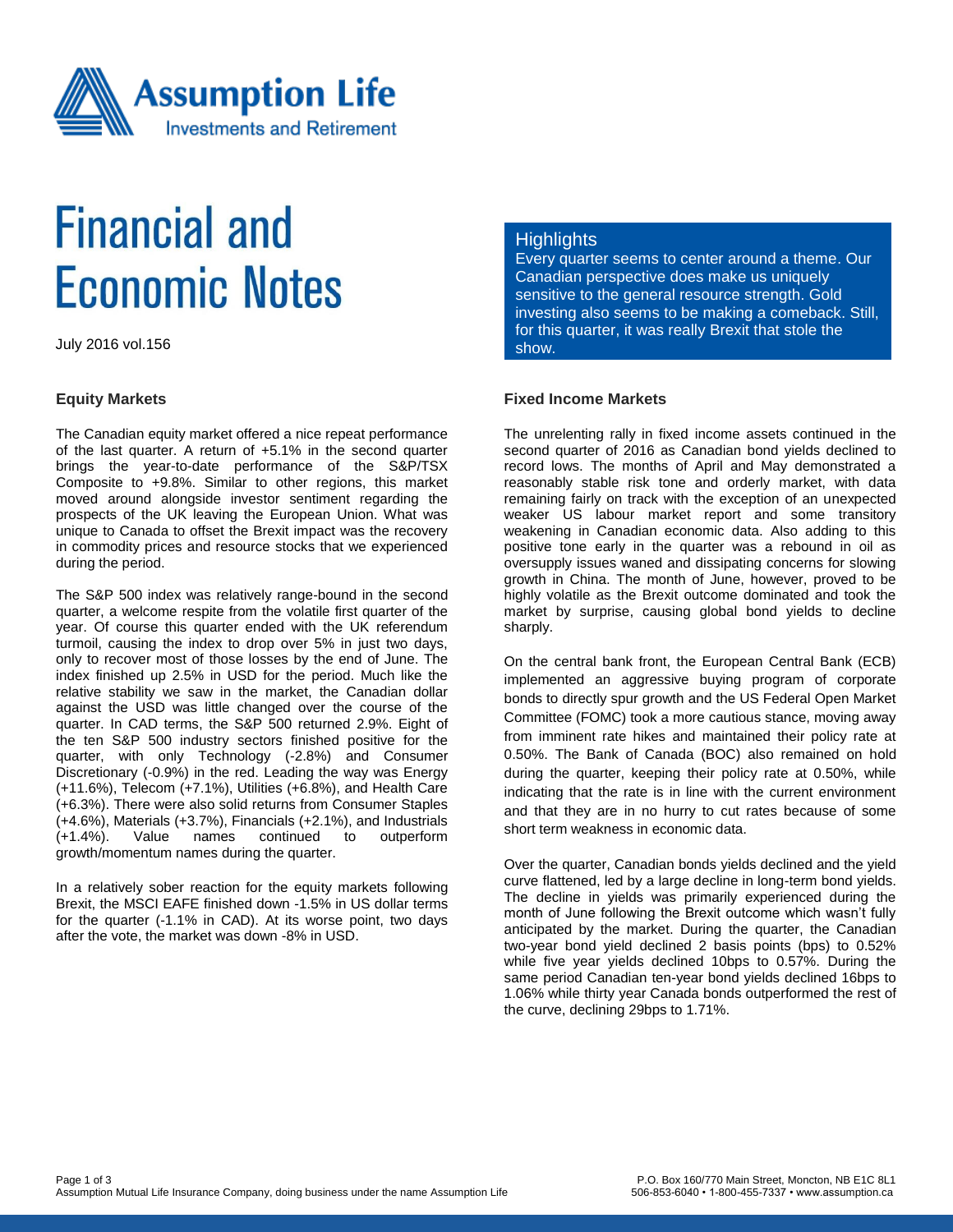

# **Financial and Economic Notes**

# **Assumption Life Investment Funds**

Applicable for Registered Pension Plan clients only

### **Gross returns as of June 30, 2016**

| <b>FUNDS</b>                                     | 1 MTH<br>%       | <b>YTD</b><br>%  | 1 year<br>%      | 2 years<br>%     | 3 years<br>%     | 4 years<br>℅     | 5 years<br>%     |  |  |  |  |
|--------------------------------------------------|------------------|------------------|------------------|------------------|------------------|------------------|------------------|--|--|--|--|
| <b>ASSUMPTION / LOUISBOURG FUNDS</b>             |                  |                  |                  |                  |                  |                  |                  |  |  |  |  |
| <b>Balanced Fund - RPP</b>                       | 0.0              | 2.2              | 2.1              | 3.6              | 8.4              | 8.9              | 6.8              |  |  |  |  |
| Multi-Index                                      | $-0.5$           | 1.9              | 1.8              | 4.7              | 8.8              | 8.8              | 7.2              |  |  |  |  |
| <b>Canadian Dividend Fund</b>                    | $-1.3$           | 13.0             | 3.9              | $-2.1$           | 8.2              | 9.3              | 6.1              |  |  |  |  |
| S&P / TSX Index                                  | 0.3              | 9.8              | $-0.2$           | $-0.7$           | 8.3              | 8.2              | 4.2              |  |  |  |  |
| <b>U.S. Equity Fund (\$CAN)</b>                  | $-1.2$           | $-1.6$           | $-1.1$           | 10.0             | 17.8             | 18.3             | 16.2             |  |  |  |  |
| S&P 500 Index (\$ CAN)                           | $-0.5$           | $-2.9$           | 8.2              | 16.7             | 19.7             | 20.9             | 19.0             |  |  |  |  |
| <b>Money Market Fund</b>                         | 0.0              | 0.2              | 0.4              | 0.6              | 0.6              | 0.7              | 0.7              |  |  |  |  |
| SCM 91 Day T-Bills                               | 0.1              | 0.3              | 0.5              | 0.7              | 0.8              | 0.8              | 0.9              |  |  |  |  |
| <b>Canadian Equity Fund</b>                      | $-0.7$           | 12.5             | 2.2              | $-5.9$           | 6.4              | 6.7              | 2.6              |  |  |  |  |
| S&P / TSX Index                                  | 0.3              | 9.8              | $-0.2$           | $-0.7$           | 8.3              | 8.2              | 4.2              |  |  |  |  |
| <b>Fixed Income Fund</b>                         | 1.5              | $\overline{3.8}$ | 4.8              | 5.2              | $\overline{5.4}$ | $\overline{4.2}$ | 5.2              |  |  |  |  |
| <b>SCM Universe Bond Index</b>                   | 1.8              | 4.1              | 5.2              | 5.7              | 5.6              | 4.1              | 5.2              |  |  |  |  |
| <b>Growth Portfolio</b>                          | 1.4              | 5.9              | 3.9              | 4.4              | 11.9             | 13.4             | 9.1              |  |  |  |  |
| Multi-Index                                      | $-0.7$           | 2.7              | 0.2              | 3.3              | 10.5             | 11.3             | 7.6              |  |  |  |  |
| <b>Balanced Growth Portfolio</b>                 | 0.9              | 4.8              | 3.3              | 4.2              | 10.5             | 11.5             | 8.2              |  |  |  |  |
| Multi-Index                                      | $-0.2$           | 3.1              | 1.2              | $\overline{3.6}$ | 9.2              | 9.5              | 6.9              |  |  |  |  |
| <b>Balanced Portfolio</b>                        | 1.0              | $\overline{3.9}$ | $\overline{3.1}$ | 4.6              | $\overline{8.9}$ | 9.2              | 7.4              |  |  |  |  |
| Multi-Index                                      | 0.5              | $\overline{3.4}$ | 2.5              | 4.3              | $\overline{7.9}$ | $\overline{7.7}$ | 6.3              |  |  |  |  |
| <b>Conservative Portfolio</b>                    | 0.7              | 3.6              | 3.9              | 4.3              | 7.0              | 6.6              | 6.2              |  |  |  |  |
| Multi-Index                                      | 1.1              | $\overline{3.6}$ | $\overline{3.7}$ | 4.8              | 6.6              | 5.8              | 5.6              |  |  |  |  |
| <b>Canadian Small Capitalization Equity Fund</b> | 4.1              | 23.1             | 12.6             | $-2.3$           | 11.3             | 12.5             | 6.3              |  |  |  |  |
| <b>BMO NB Small Cap Weighted Index</b>           | 5.3              | 28.0             | 9.8              | $-4.2$           | 7.7              | 5.5              | $-0.1$           |  |  |  |  |
| <b>Momentum Fund</b>                             | 19.7             | 37.7             | 27.8             | 8.1              | 14.4             | 14.6             | 6.4              |  |  |  |  |
| S&P / TSX Index                                  | 0.3              | 9.8              | $-0.2$           | $-0.7$           | 8.3              | 8.2              | 4.2              |  |  |  |  |
| <b>FIDELITY FUNDS</b>                            |                  |                  |                  |                  |                  |                  |                  |  |  |  |  |
| <b>Canadian Opportunities Fund</b>               | 4.1              | 19.0             | 6.7              | 8.9              | 12.3             | 12.8             | 9.1              |  |  |  |  |
| S&P / TSX Small and Mid Cap Combined Index       | $\overline{1.5}$ | 13.6             | 0.4              | $-2.9$           | 6.9              | 6.9              | $\overline{3.4}$ |  |  |  |  |
| <b>True North Fund</b>                           | -0.4             | 5.1              | 2.6              | 5.7              | 11.8             | 13.5             | 9.7              |  |  |  |  |
| S&P / TSX Index                                  | $\overline{0.3}$ | 9.8              | $-0.2$           | $-0.7$           | 8.3              | 8.2              | $\overline{4.2}$ |  |  |  |  |
| <b>International Growth Fund</b>                 | $-2.6$           | $-7.0$           | 0.3              | 10.1             | 14.1             | 15.1             | 9.9              |  |  |  |  |
| MSCI EAFE Index                                  | $-4.1$           | $-10.6$          | $-6.6$           | 2.4              | 9.4              | 12.6             | 7.9              |  |  |  |  |
| <b>Europe Fund</b>                               | $-8.0$           | $-15.1$          | $-10.0$          | 0.1              | 8.4              | 12.3             | 8.5              |  |  |  |  |
| <b>MSCI</b> Europe Index                         | $-5.1$           | $-11.3$          | $-7.6$           | 0.0              | 9.3              | 12.6             | 7.2              |  |  |  |  |
| <b>American Disciplined Equity Fund</b>          | $-3.4$           | $-7.3$           | $-0.7$           | 14.3             | 18.7             | 19.9             | 17.0             |  |  |  |  |
| S&P 500 Index (\$CAN)                            | $-0.5$           | $-2.9$           | 8.2              | 16.7             | 19.7             | 20.9             | 19.0             |  |  |  |  |
| <b>NorthStar Fund</b>                            | $-0.3$           | $-4.1$           | 5.1              | 13.6             | 18.8             | 22.4             | 16.8             |  |  |  |  |
| <b>MSCI World Index</b>                          | $-1.8$           | $-5.9$           | 1.1              | 9.7              | 14.6             | 16.6             | 13.2             |  |  |  |  |
| <b>Monthly Income Fund</b>                       | 0.9              | 6.0              | 6.8              | 6.9              | $\overline{9.2}$ | 9.7              | 9.0              |  |  |  |  |
| Multi-Index                                      | $-0.5$           | 1.9              | 1.8              | 4.7              | 8.8              | 8.8              | 7.2              |  |  |  |  |
| <b>Canadian Asset Allocation Fund</b>            | 1.5              | 5.5              | 4.1              | 4.4              | 9.8              | 9.2              | 6.7              |  |  |  |  |
| Multi-Index                                      | $-0.5$           | 1.9              | 1.8              | $\overline{4.7}$ | 8.8              | 8.8              | 7.2              |  |  |  |  |
| <b>Far East Fund</b>                             | 2.4              | $-4.3$           | $-4.1$           | 11.0             | 13.1             | 13.2             | 9.4              |  |  |  |  |
| MSCI AC FE ex Jap (G)                            | $\overline{2.2}$ | $-4.2$           | $-8.7$           | $\overline{5.6}$ | 9.2              | 10.2             | 6.6              |  |  |  |  |